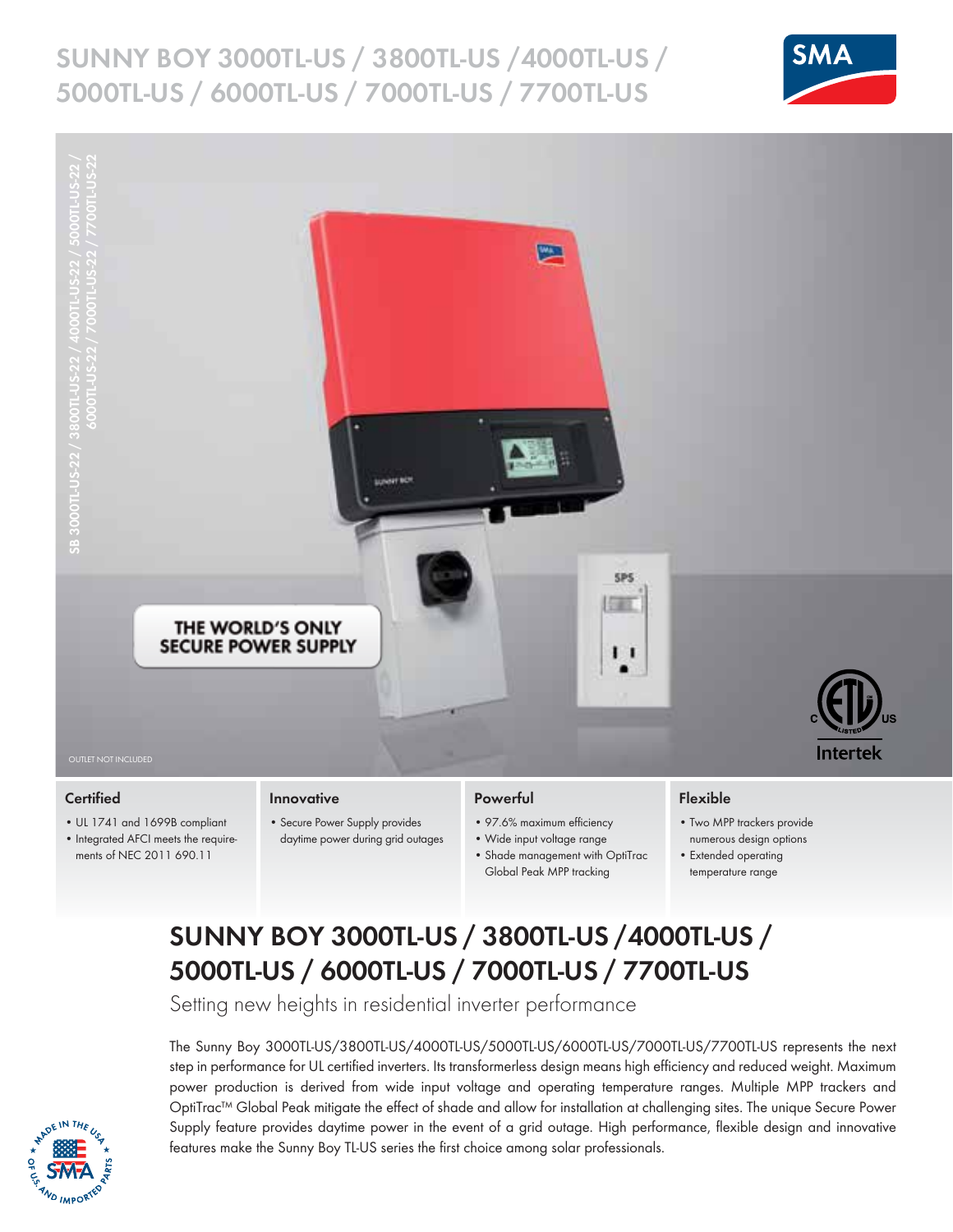| <b>Technical data</b>                                      | Sunny Boy 3000TL-US                  |                                 | Sunny Boy 3800TL-US                                                                    |                               | Sunny Boy 4000TL-US |                                |  |  |
|------------------------------------------------------------|--------------------------------------|---------------------------------|----------------------------------------------------------------------------------------|-------------------------------|---------------------|--------------------------------|--|--|
|                                                            | <b>208 V AC</b>                      | <b>240 V AC</b>                 | <b>208 V AC</b>                                                                        | <b>240 V AC</b>               | <b>208 V AC</b>     | <b>240 V AC</b>                |  |  |
| Input (DC)                                                 |                                      |                                 |                                                                                        |                               |                     |                                |  |  |
| Max. usable DC power (@ cos $\varphi = 1$ )                |                                      | 3200 W                          |                                                                                        | 4200 W                        |                     | 4200 W                         |  |  |
| Max. DC voltage                                            |                                      | 600 V                           |                                                                                        | 600 V                         |                     | 600 V                          |  |  |
| Rated MPPT voltage range                                   |                                      | 175 - 480 V                     | $175 - 480V$                                                                           |                               | $175 - 480V$        |                                |  |  |
| MPPT operating voltage range                               |                                      | $125 - 500V$                    | $125 - 500V$                                                                           |                               | $125 - 500V$        |                                |  |  |
| Min. DC voltage / start voltage                            |                                      | 125 V / 150 V                   |                                                                                        | 125 V / 150 V                 |                     | 125 V / 150 V                  |  |  |
| Max. operating input current / per MPP tracker             |                                      | 18A/15A<br>24A/15A              |                                                                                        |                               | 24A/15A             |                                |  |  |
| Number of MPP trackers / strings per MPP tracker           | 2/2                                  |                                 |                                                                                        |                               |                     |                                |  |  |
| Output (AC)                                                |                                      |                                 |                                                                                        |                               |                     |                                |  |  |
| AC nominal power                                           | 3000W                                |                                 | 3330W<br>3840W                                                                         |                               | 4000 W              |                                |  |  |
| Max. AC apparent power                                     |                                      | 3000 VA                         |                                                                                        | 3840 VA                       |                     | 4000 VA                        |  |  |
| Nominal AC voltage / adjustable                            | $208 V / \bullet$                    | 240V/e                          | 3330 VA<br>$208 V / \bullet$                                                           | 240V/e                        | $208 V / \bullet$   | $240 V / \bullet$              |  |  |
| AC voltage range                                           |                                      | 183 - 229 V 211 - 264 V         | 183 - 229 V                                                                            | $211 - 264V$                  | 183 - 229 V         | $211 - 264V$                   |  |  |
| AC grid frequency; range                                   |                                      | 60 Hz / 59.3 - 60.5 Hz          |                                                                                        |                               |                     |                                |  |  |
| Max. output current                                        |                                      | 15A                             |                                                                                        | 60 Hz / 59.3 - 60.5 Hz<br>16A |                     | 60 Hz / 59.3 - 60.5 Hz<br>20 A |  |  |
| Power factor $(cos \phi)$                                  |                                      | $\overline{\phantom{a}}$        |                                                                                        | $\mathbf{1}$                  |                     | $\mathbf{1}$                   |  |  |
|                                                            |                                      |                                 |                                                                                        |                               |                     |                                |  |  |
| Output phases / line connections<br><b>Harmonics</b>       |                                      | 1/2<br>$< 4\%$                  |                                                                                        | 1/2<br>$< 4\%$                |                     | 1/2<br>$< 4\%$                 |  |  |
|                                                            |                                      |                                 |                                                                                        |                               |                     |                                |  |  |
| Efficiency                                                 |                                      |                                 |                                                                                        |                               |                     |                                |  |  |
| Max. efficiency                                            | 97.2%                                | 97.6%                           | 97.2%                                                                                  | 97.5%                         | 97.2%               | 97.5%                          |  |  |
| CEC efficiency                                             | 96.5%                                | 96.5%                           | 96.5%                                                                                  | 97.0%                         | 96.5%               | 97.0%                          |  |  |
| <b>Protection devices</b>                                  |                                      |                                 |                                                                                        |                               |                     |                                |  |  |
| DC disconnection device                                    |                                      |                                 |                                                                                        | $\bullet$                     |                     |                                |  |  |
| DC reverse-polarity protection                             | $\bullet$                            |                                 |                                                                                        |                               |                     |                                |  |  |
| Ground fault monitoring / Grid monitoring                  | $\bullet$ / $\bullet$                |                                 |                                                                                        |                               |                     |                                |  |  |
| AC short circuit protection                                |                                      |                                 |                                                                                        |                               |                     |                                |  |  |
| All-pole sensitive residual current monitoring unit        |                                      |                                 |                                                                                        | $\bullet$                     |                     |                                |  |  |
| Arc fault circuit interrupter (AFCI) compliant to UL 1699B |                                      |                                 |                                                                                        | $\bullet$                     |                     |                                |  |  |
| Protection class / overvoltage category                    |                                      |                                 |                                                                                        | 1/1V                          |                     |                                |  |  |
| General data                                               |                                      |                                 |                                                                                        |                               |                     |                                |  |  |
| Dimensions (W / H / D) in mm (in)                          |                                      |                                 | 490 / 519 / 185 (19.3 / 20.5 / 7.3)                                                    |                               |                     |                                |  |  |
| DC Disconnect dimensions (W / H / D) in mm (in)            | 187 / 297 / 190 (7.4 / 11.7 / 7.5)   |                                 |                                                                                        |                               |                     |                                |  |  |
| Packing dimensions (W / H / D) in mm (in)                  | 617 / 597 / 266 (24.3 / 23.5 / 10.5) |                                 |                                                                                        |                               |                     |                                |  |  |
| DC Disconnect packing dimensions (W / H / D) in mm (in)    | 370 / 240 / 280 (14.6 / 9.4 / 11.0)  |                                 |                                                                                        |                               |                     |                                |  |  |
| Weight / DC Disconnect weight                              | 24 kg (53 lb) / 3.5 kg (8 lb)        |                                 |                                                                                        |                               |                     |                                |  |  |
| Packing weight / DC Disconnect packing weight              | 27 kg (60 lb) / 3.5 kg (8 lb)        |                                 |                                                                                        |                               |                     |                                |  |  |
| Operating temperature range                                | $-40$ °C  +60 °C (-40 °F  +140 °F)   |                                 |                                                                                        |                               |                     |                                |  |  |
| Noise emission (typical)                                   |                                      | $\leq$ 25 dB(A)<br>$<$ 25 dB(A) |                                                                                        |                               | $<$ 25 dB(A)        |                                |  |  |
| Internal consumption at night                              |                                      | < 1 W                           | < 1 W                                                                                  |                               | < 1 W               |                                |  |  |
| Topology                                                   |                                      | Transformerless                 |                                                                                        | Transformerless               |                     | Transformerless                |  |  |
| Cooling                                                    |                                      | Convection                      |                                                                                        | Convection                    |                     | Convection                     |  |  |
| Electronics protection rating                              |                                      | NEMA 3R                         |                                                                                        | NEMA 3R                       |                     | NEMA 3R                        |  |  |
| <b>Features</b>                                            |                                      |                                 |                                                                                        |                               |                     |                                |  |  |
| Secure Power Supply                                        |                                      | $\bullet$                       |                                                                                        |                               |                     | $\bullet$                      |  |  |
| Display: graphic                                           |                                      | $\bullet$                       |                                                                                        | $\bullet$                     |                     | $\bullet$                      |  |  |
| Interfaces: RS485 / Speedwire/Webconnect                   |                                      |                                 |                                                                                        | O/O                           |                     | O/O                            |  |  |
| Warranty: 10 / 15 / 20 years                               |                                      | O/O<br>$\bullet$ /0/0           |                                                                                        | $\bullet$ /0/0                |                     | $\bullet$ /0/0                 |  |  |
| Certificates and permits (more available on request)       |                                      |                                 | UL 1741, UL 1998, UL 1699B, IEEE1547, FCC Part 15 (Class A & B), CAN/CSA C22.2 107.1-1 |                               |                     |                                |  |  |
|                                                            |                                      |                                 |                                                                                        |                               |                     |                                |  |  |
|                                                            |                                      |                                 |                                                                                        |                               |                     |                                |  |  |
| NOTE: US inverters ship with gray lids                     |                                      |                                 |                                                                                        |                               |                     |                                |  |  |
| Type designation                                           |                                      | SB 3000TL-US-22                 |                                                                                        | SB 3800TL-US-22               |                     | SB 4000TL-US-22                |  |  |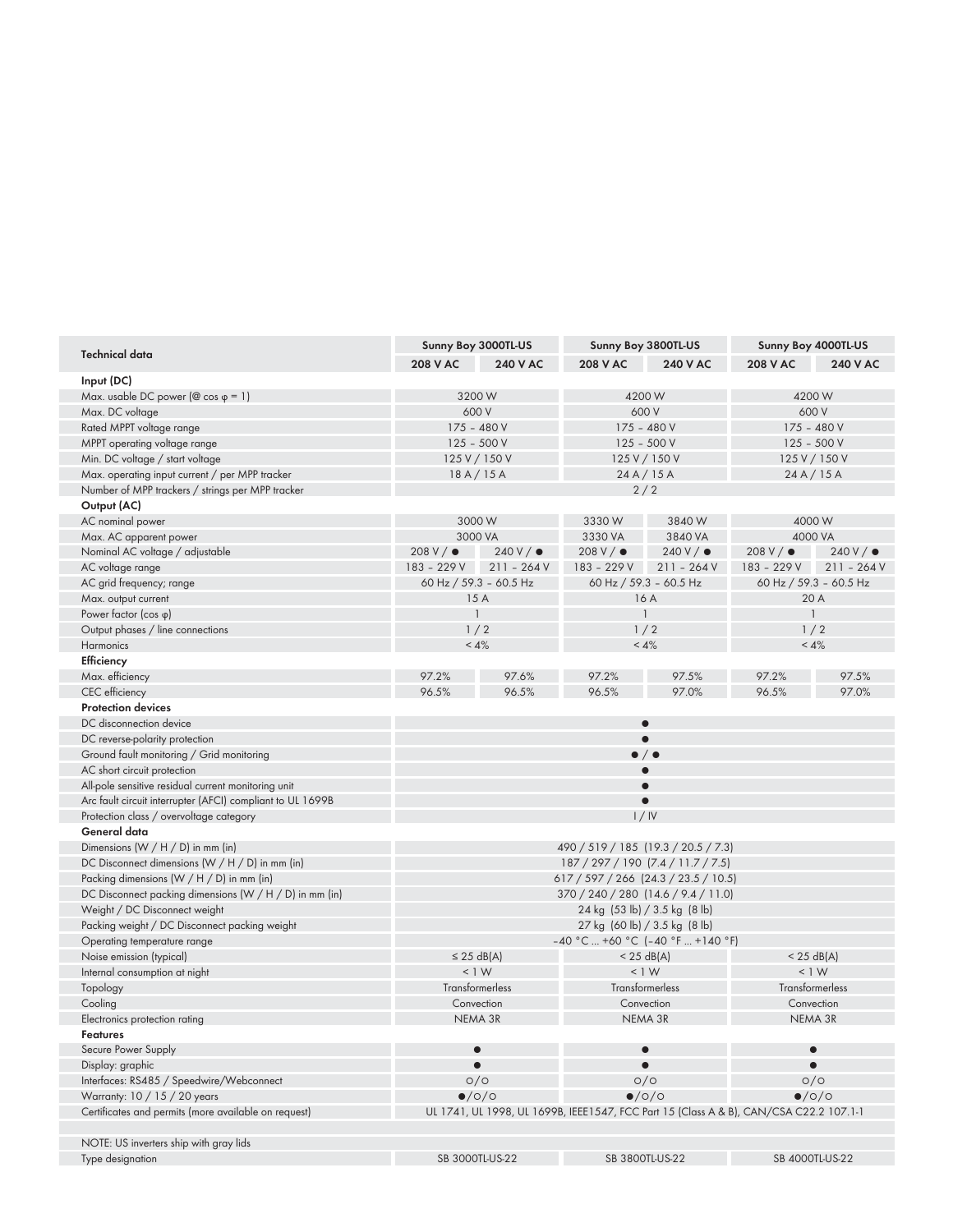

### **Accessories**



● Standard feature 
○ Optional feature 
— Not available



RS485 interface DM-485CB-US-10

|                                            |                                           | Output power / Kated power                 |                 | Data at nominal conditions                                                             |                   |                             |                 |  |
|--------------------------------------------|-------------------------------------------|--------------------------------------------|-----------------|----------------------------------------------------------------------------------------|-------------------|-----------------------------|-----------------|--|
| Sunny Boy 6000TL-US<br>Sunny Boy 5000TL-US |                                           | Sunny Boy 7000TL-US                        |                 | Sunny Boy 7700TL-US                                                                    |                   |                             |                 |  |
| <b>208 V AC</b>                            | <b>240 V AC</b>                           | <b>208 V AC</b>                            | <b>240 V AC</b> | <b>208 V AC</b>                                                                        | <b>240 V AC</b>   | <b>208 V AC</b>             | <b>240 V AC</b> |  |
|                                            |                                           |                                            |                 |                                                                                        |                   |                             |                 |  |
| 5300W                                      |                                           | 6300W                                      |                 | 7300 W                                                                                 |                   | 8000W                       |                 |  |
| 600 V                                      |                                           | 600 V                                      |                 | 600 V                                                                                  |                   | 600 V                       |                 |  |
| 175 - 480 V                                |                                           | $210 - 480V$                               |                 | $245 - 480V$<br>$125 - 500V$                                                           |                   | 270 - 480 V<br>$125 - 500V$ |                 |  |
| $125 - 500V$<br>125 V / 150 V              |                                           | $125 - 500V$<br>125 V / 150 V              |                 | 125 V / 150 V                                                                          |                   |                             | 125 V / 150 V   |  |
|                                            | 30A/15A                                   | 30A/15A                                    |                 | 30A/18A                                                                                |                   | 30A/18A                     |                 |  |
|                                            |                                           |                                            |                 | 2/2                                                                                    |                   |                             |                 |  |
|                                            |                                           |                                            |                 |                                                                                        |                   |                             |                 |  |
| 4550W                                      | 5000W                                     | 5200 W                                     | 6000W           | 6000W                                                                                  | 7000 W            | 6650W                       | 7680W           |  |
| 4550 VA                                    | 5000 VA                                   | 5200 VA                                    | 6000 VA         | 6000 VA                                                                                | 7000 VA           | 6650 VA                     | 7680 VA         |  |
| 208 V / $\bullet$                          | 240V/                                     | $208 V / \bullet$                          | 240V/e          | $208 V / \bullet$                                                                      | $240 V / \bullet$ | 208 V/ $\bullet$            | 240V/           |  |
| 183 - 229 V<br>a a                         | $211 - 264V$                              | 183 - 229 V                                | $211 - 264V$    | 183 - 229 V<br>a l                                                                     | $211 - 264V$      | 183 - 229 V                 | $211 - 264V$    |  |
|                                            | 60 Hz / 59.3 - 60.5 Hz                    | 60 Hz / 59.3 - 60.5 Hz                     |                 | 60 Hz / 59.3 - 60.5 Hz                                                                 |                   | 60 Hz / 59.3 - 60.5 Hz      |                 |  |
|                                            | 22 A<br>$\mathbf{1}$                      | 25 A                                       |                 | 29.2 A                                                                                 |                   | 32 A<br>$\mathbf{1}$        |                 |  |
|                                            | 1/2                                       | $\mathbf{1}$<br>$\mathbf{1}$<br>1/2<br>1/2 |                 |                                                                                        |                   | 1/2                         |                 |  |
|                                            | $< 4\%$                                   | < 4%                                       |                 | < 4%                                                                                   |                   | < 4%                        |                 |  |
|                                            |                                           |                                            |                 |                                                                                        |                   |                             |                 |  |
| 97.2%                                      | 97.6%                                     | 97.0%                                      | 97.4%           | 96.8%                                                                                  | 96.8%             | 96.8%                       | 97.3%           |  |
| 96.5%                                      | 97.0%                                     | 96.5%                                      | 97.0%           | 96.5%                                                                                  | 96.5%             | 96.5%                       | 96.5%           |  |
|                                            |                                           |                                            |                 |                                                                                        |                   |                             |                 |  |
|                                            |                                           |                                            |                 |                                                                                        |                   |                             |                 |  |
|                                            |                                           |                                            |                 | $\bullet$ / $\bullet$                                                                  |                   |                             |                 |  |
|                                            |                                           |                                            |                 |                                                                                        |                   |                             |                 |  |
|                                            |                                           |                                            |                 |                                                                                        |                   |                             |                 |  |
|                                            |                                           |                                            |                 | $\bullet$                                                                              |                   |                             |                 |  |
|                                            |                                           |                                            |                 | 1/N                                                                                    |                   |                             |                 |  |
|                                            |                                           |                                            |                 |                                                                                        |                   |                             |                 |  |
|                                            |                                           |                                            |                 | 490 / 519 / 185 (19.3 / 20.5 / 7.3)                                                    |                   |                             |                 |  |
|                                            |                                           |                                            |                 | 187 / 297 / 190 (7.4 / 11.7 / 7.5)                                                     |                   |                             |                 |  |
|                                            |                                           |                                            |                 | $617 / 597 / 266$ (24.3 / 23.5 / 10.5)                                                 |                   |                             |                 |  |
|                                            |                                           |                                            |                 | 370 / 240 / 280 (14.6 / 9.4 / 11.0)<br>24 kg (53 lb) / 3.5 kg (8 lb)                   |                   |                             |                 |  |
|                                            |                                           |                                            |                 | 27 kg (60 lb) / 3.5 kg (8 lb)                                                          |                   |                             |                 |  |
|                                            |                                           |                                            |                 | $-40$ °C  +60 °C (-40 °F  +140 °F)                                                     |                   |                             |                 |  |
|                                            | $<$ 29 dB(A)                              | $<$ 29 dB(A)                               |                 | $<$ 29 dB(A)                                                                           |                   |                             | $<$ 29 dB(A)    |  |
|                                            | < 1 W                                     | < 1 W                                      |                 | < 1 W                                                                                  |                   | < 1 W                       |                 |  |
|                                            | <b>Transformerless</b><br>Transformerless |                                            |                 | Transformerless                                                                        |                   | Transformerless             |                 |  |
| Convection                                 |                                           |                                            | Fan             |                                                                                        | Fan               |                             | Fan             |  |
|                                            | NEMA 3R                                   | NEMA 3R                                    |                 | NEMA 3R                                                                                |                   | NEMA 3R                     |                 |  |
|                                            |                                           |                                            |                 |                                                                                        |                   |                             |                 |  |
| $\bullet$                                  |                                           | $\bullet$                                  |                 | $\bullet$                                                                              |                   | $\bullet$<br>$\bullet$      |                 |  |
| $\bullet$<br>O/O                           |                                           | O/O                                        |                 | O/O                                                                                    |                   | O/O                         |                 |  |
| $\bullet$ /0/0                             |                                           | $\bullet$ /0/0                             |                 | $\bullet$ /0/0                                                                         |                   | $\bullet$ /0/0              |                 |  |
|                                            |                                           |                                            |                 | UL 1741, UL 1998, UL 1699B, IEEE1547, FCC Part 15 (Class A & B), CAN/CSA C22.2 107.1-1 |                   |                             |                 |  |
|                                            |                                           |                                            |                 |                                                                                        |                   |                             |                 |  |
|                                            |                                           |                                            |                 |                                                                                        |                   |                             |                 |  |
| SB 5000TL-US-22                            |                                           | SB 6000TL-US-22                            |                 | SB 7000TL-US-22                                                                        |                   | SB 7700TL-US-22             |                 |  |